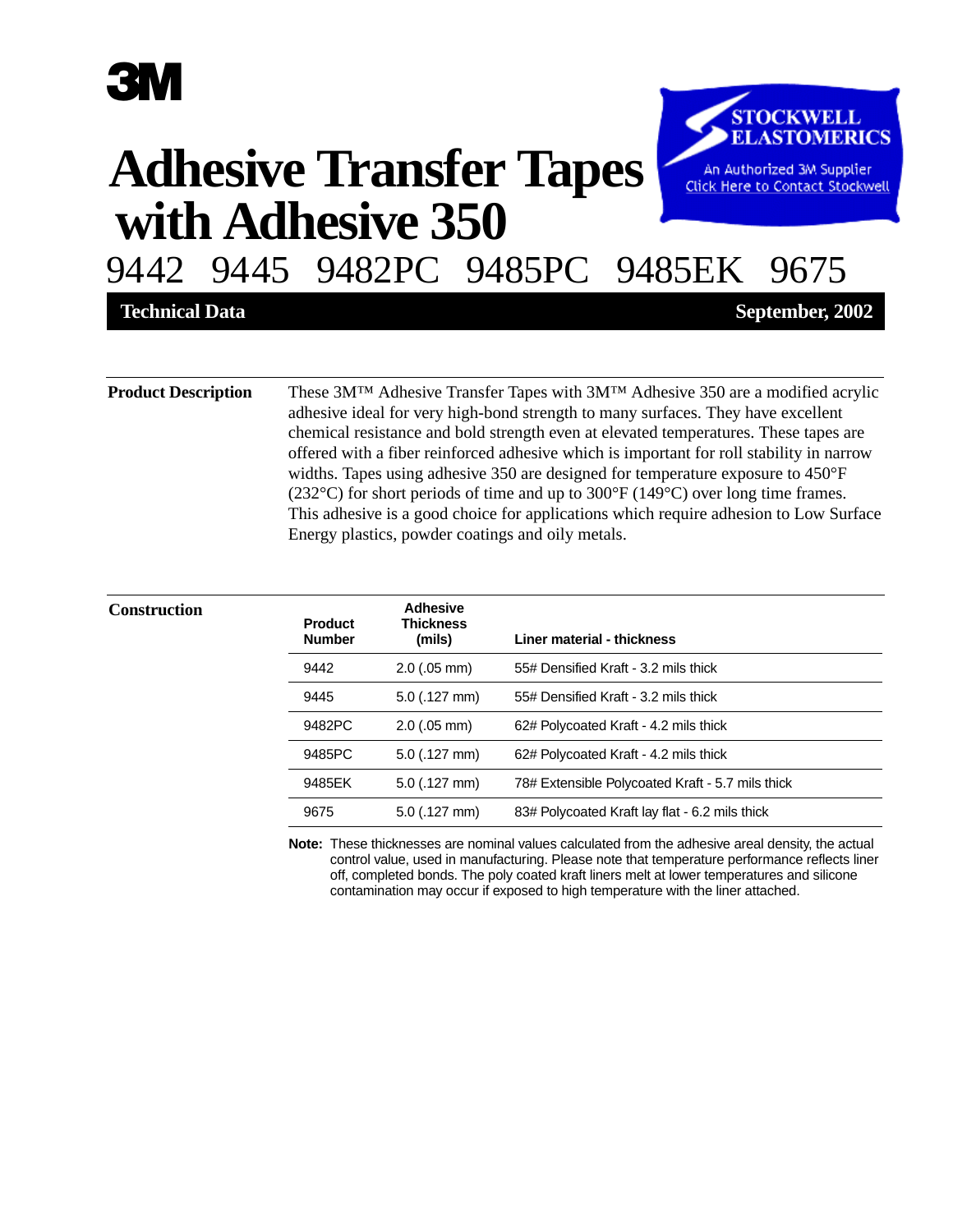## **3M**TM **Adhesive Transfer Tapes with Adhesive 350** 9442 • 9445 • 9482PC • 9485PC • 9485EK • 9675

**Typical Physical Properties and Performance Characteristics**

**Note: The following technical information and data should be considered representative or typical only and should not be used for specification purposes.**

## **Peel Adhesion:**

ASTM D-3330 (modified) (180 degree peel, 72°F [22°C]) (72 hr. dwell)

| <b>Product Number</b>  | 9442, 9482PC |            | 9445, 9485PC,<br>9485EK, 9675 |            |
|------------------------|--------------|------------|-------------------------------|------------|
| <b>Surface</b>         | Oz/in        | (N/100 mm) | Oz/in                         | (N/100 mm) |
| <b>Stainless Steel</b> | 80           | (87)       | 150                           | (164)      |
| Aluminum               | 50           | (55)       | 95                            | (104)      |
| <b>Painted Metal</b>   | 60           | (65)       | 145                           | (158)      |
| Glass                  | 90           | (98)       | 145                           | (158)      |
| Polycarbonate          | 65           | (71)       | 145                           | (158)      |
| Acrylic                | 60           | (65)       | 125                           | (136)      |
| Epoxy                  | 65           | (71)       | 120                           | (131)      |
| ABS                    | 65           | (71)       | 85                            | (93)       |
| Rigid PVC              | 50           | (55)       | 90                            | (98)       |
| Polypropylene          | 60           | (65)       | 80                            | (87)       |
| L.D. Polyethylene      | 35           | (38)       | 40                            | (44)       |
| H.D. Polyethylene      | 30           | (33)       | 35                            | (38)       |

### **Adhesive Static Shear:**

Static Shear Adhesion (ASTM D3654) Typical values for adhesive 350 tapes on stainless steel (1 x 1 inch test sample)

| <b>Temperature</b> | Load        | <b>Minutes to Failure</b>        |  |
|--------------------|-------------|----------------------------------|--|
| 72°F (22°C)        | $1,000$ gms | (No failures – test discontinued |  |
| 158°F (70°C)       | 500 gms     | after 10,000 min.)               |  |
| 200°F (93°C)       | $400$ gms   |                                  |  |
| 250°F (121°C)      | 300 gms     |                                  |  |
| 300°F (149°C)      | 300 gms     |                                  |  |
| 350°F (177°C)      | 300 gms     |                                  |  |
| 450°F (232°C)      | $200$ gms   |                                  |  |
|                    |             |                                  |  |

**Typical Liner Release Values**

### **Note: Liner release values may vary from lot to lot. Values stated are only typical or average values based on lots tested.**

| 9442   | 55 gms/inch |
|--------|-------------|
| 9445   | 55 gms/inch |
| 9482PC | 40 gms/inch |
| 9485PC | 44 gms/inch |
| 9485EK | 37 gms/inch |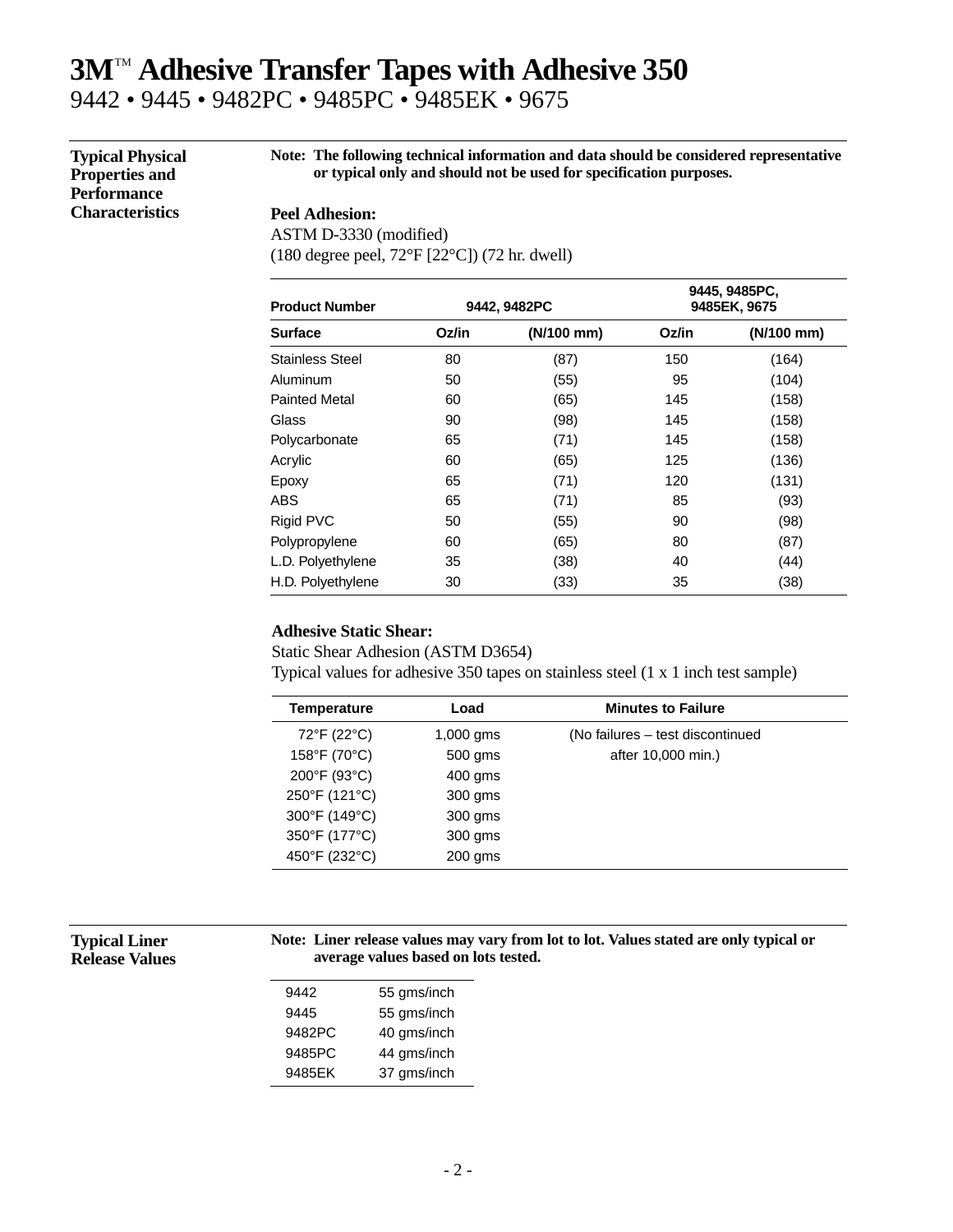# **3M**TM **Adhesive Transfer Tapes with Adhesive 350** 9442 • 9445 • 9482PC • 9485PC • 9485EK • 9675

| <b>Environmental</b><br><b>Performance</b> | The properties defined are based on the attachment of impervious faceplate materials<br>(such as aluminum) to an aluminum test surface.                                                                                                                                                                                                                                                                                                                                                                                           |                                                                                                                                                   |  |  |  |                                                                                                                                                                                                                                                                                                                                                                                                                                                                                   |  |  |  |
|--------------------------------------------|-----------------------------------------------------------------------------------------------------------------------------------------------------------------------------------------------------------------------------------------------------------------------------------------------------------------------------------------------------------------------------------------------------------------------------------------------------------------------------------------------------------------------------------|---------------------------------------------------------------------------------------------------------------------------------------------------|--|--|--|-----------------------------------------------------------------------------------------------------------------------------------------------------------------------------------------------------------------------------------------------------------------------------------------------------------------------------------------------------------------------------------------------------------------------------------------------------------------------------------|--|--|--|
|                                            | <b>Bond Build-up:</b> The bond strength of 3M <sup>TM</sup> Adhesive 350 increases as a function of<br>time and temperature.                                                                                                                                                                                                                                                                                                                                                                                                      |                                                                                                                                                   |  |  |  |                                                                                                                                                                                                                                                                                                                                                                                                                                                                                   |  |  |  |
|                                            | <b>Humidity Resistance:</b> High humidity has a minimal effect on adhesive performance.<br>Bond strengths are generally higher after exposure for 7 days at 90°F (32°C) and 90%<br>relative humidity.<br>U.V. Resistance: When properly applied, nameplates and decorative trim parts are<br>not adversely affected by outdoor exposure.<br>Water Resistance: Immersion in water has no appreciable effect on the bond<br>strength. After 100 hours in room temperature water the bond actually shows an<br>increase in strength. |                                                                                                                                                   |  |  |  |                                                                                                                                                                                                                                                                                                                                                                                                                                                                                   |  |  |  |
|                                            |                                                                                                                                                                                                                                                                                                                                                                                                                                                                                                                                   |                                                                                                                                                   |  |  |  | <b>Temperature Cycling Resistance:</b> Bond strength generally increases after cycling<br>four times through: 4 hours at $158^{\circ}F(70^{\circ}C)$<br>4 hours at $-20^{\circ}F(-29^{\circ}C)$<br>16 hours at room temperature                                                                                                                                                                                                                                                   |  |  |  |
|                                            |                                                                                                                                                                                                                                                                                                                                                                                                                                                                                                                                   |                                                                                                                                                   |  |  |  | <b>Chemical Resistance:</b> When properly applied, nameplate and decorate trim parts<br>will hold securely after exposure to numerous chemicals including gasoline, oil,<br>Freon™ TF, sodium chloride solution, mild acids and alkalis.<br><b>Heat Resistance:</b> The Adhesive 350 is usable for short periods (minutes, hours) at<br>temperatures up to $350^{\circ}F(177^{\circ}C)$ and for intermittent longer periods (days, weeks)<br>up to $250^{\circ}F(121^{\circ}C)$ . |  |  |  |
|                                            | <b>Low Temperature Service:</b> -40 $^{\circ}$ F (-40 $^{\circ}$ C). Parts should be tested for low<br>temperature shock service.                                                                                                                                                                                                                                                                                                                                                                                                 |                                                                                                                                                   |  |  |  |                                                                                                                                                                                                                                                                                                                                                                                                                                                                                   |  |  |  |
|                                            | <b>Shelf Life:</b> Product retains its performance and properties for two year from date of<br>manufacture if properly stored at room temperature conditions of 72°F (22°C) and<br>50% R.H. Storage in a plastic bag is recommended.                                                                                                                                                                                                                                                                                              |                                                                                                                                                   |  |  |  |                                                                                                                                                                                                                                                                                                                                                                                                                                                                                   |  |  |  |
|                                            | <b>Available Sizes</b>                                                                                                                                                                                                                                                                                                                                                                                                                                                                                                            | <b>Core Size:</b> The above tapes are offered on a 3.0 inch (76.2 mm) paper core.                                                                 |  |  |  |                                                                                                                                                                                                                                                                                                                                                                                                                                                                                   |  |  |  |
|                                            |                                                                                                                                                                                                                                                                                                                                                                                                                                                                                                                                   | Minimum widths and lengths:<br>1/8 in. to 3/8 in.<br>60 yds. (54.9 m) long                                                                        |  |  |  |                                                                                                                                                                                                                                                                                                                                                                                                                                                                                   |  |  |  |
|                                            |                                                                                                                                                                                                                                                                                                                                                                                                                                                                                                                                   | $-180$ yds. $(165 \text{ m})$<br>3/8 in. to 1/2 in.<br>$1/2$ in. to 1 in.<br>$-360$ yds. $(329 \text{ m})$<br>1 inch and wider - 360 yds. (329 m) |  |  |  |                                                                                                                                                                                                                                                                                                                                                                                                                                                                                   |  |  |  |
| Maximum width: 48 inches                   |                                                                                                                                                                                                                                                                                                                                                                                                                                                                                                                                   |                                                                                                                                                   |  |  |  |                                                                                                                                                                                                                                                                                                                                                                                                                                                                                   |  |  |  |

**Normal slitting tolerance:**  $\pm$  1/32 in. (0.8 mm)

**Standard length:** 60 yards

(For other than standard sizes contact your 3M sales representative.)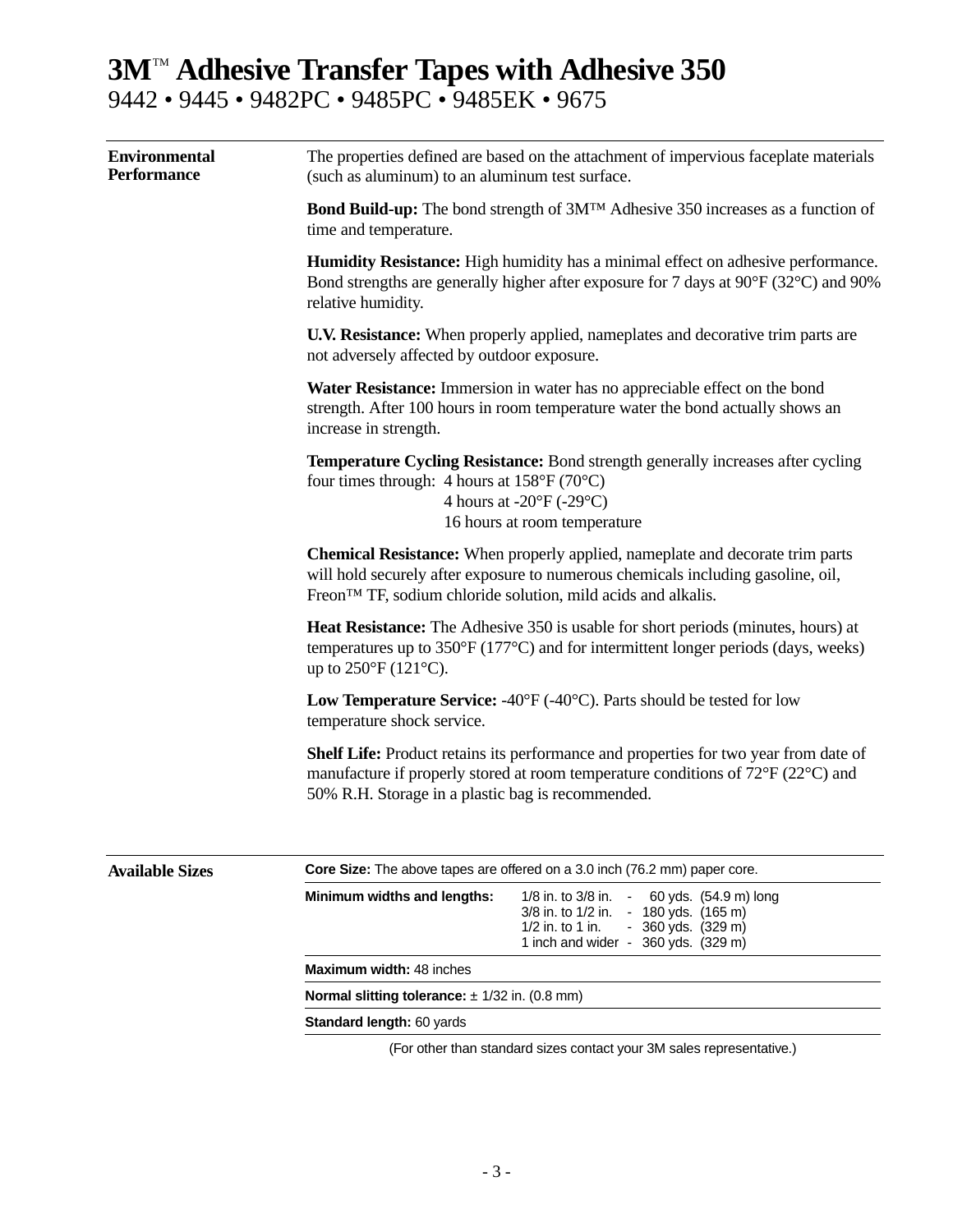# **3M™ Adhesive Transfer Tapes with Adhesive 350** 9442 • 9445 • 9482PC • 9485PC • 9485EK • 9675

| <b>General Information</b>              | • Excellent bond to metal and high surface energy plastics.                                                                                                                                                                                                                                                                                                                                                                                                                       |
|-----------------------------------------|-----------------------------------------------------------------------------------------------------------------------------------------------------------------------------------------------------------------------------------------------------------------------------------------------------------------------------------------------------------------------------------------------------------------------------------------------------------------------------------|
|                                         | • Outstanding temperature and chemical resistance.                                                                                                                                                                                                                                                                                                                                                                                                                                |
|                                         | • Two adhesive thicknesses: 2 mil for thin profile labels and 5 mil for rougher<br>surfaces.                                                                                                                                                                                                                                                                                                                                                                                      |
|                                         | • Available on various liners for specialized processing:<br>- 55# Densified Kraft for rotary die-cutting<br>- 62# Polycoated Kraft for steel rule die-cutting<br>- 83# Polycoated Kraft for lay flat applications<br>- 78# Extensible Kraft for conformable applications                                                                                                                                                                                                         |
| <b>Application</b><br><b>Techniques</b> | For maximum bond strength the surface should be thoroughly cleaned and dried.<br>Typical cleaning solvents are heptane or isopropyl alcohol. Consult manufacturer's<br>Material Safety Data Sheet for proper handling and storage instructions.                                                                                                                                                                                                                                   |
|                                         | Bond strength can also be improved with firm application pressure and moderate<br>heat (for metal surfaces only), from 100°F (38°C) to 130°F (54°C), causing the<br>adhesive to develop intimate contact with the bonding surfaces.                                                                                                                                                                                                                                               |
| <b>Application Ideas</b>                | Ideal adhesive application temperature range is 70°F to 100°F (21°C to 38°C). Initial<br>application to surfaces at temperatures below $50^{\circ}$ F ( $10^{\circ}$ C) is not recommended for<br>most pressure sensitive adhesives because the adhesive becomes too firm to adhere<br>readily. However, once properly applied, low temperature holding is satisfactory.<br>For more specific information, contact our toll free 3M sales assistance number at<br>1-800-362-3550. |
|                                         | 2 mil thick tapes may generally be used for joining materials that are relatively<br>smooth, thin and have low residual stress. For materials with a rough or textured<br>surface, the thicker adhesive film of the 5 mil tapes would be more appropriate for<br>evaluation.                                                                                                                                                                                                      |
| <b>Dispenser Selection</b>              | For assistance in helping you determine the best dispenser for your application,<br>contact your local 3M sales representative, or the toll free 3M sales assistance<br>number at 1-800-362-3550.                                                                                                                                                                                                                                                                                 |